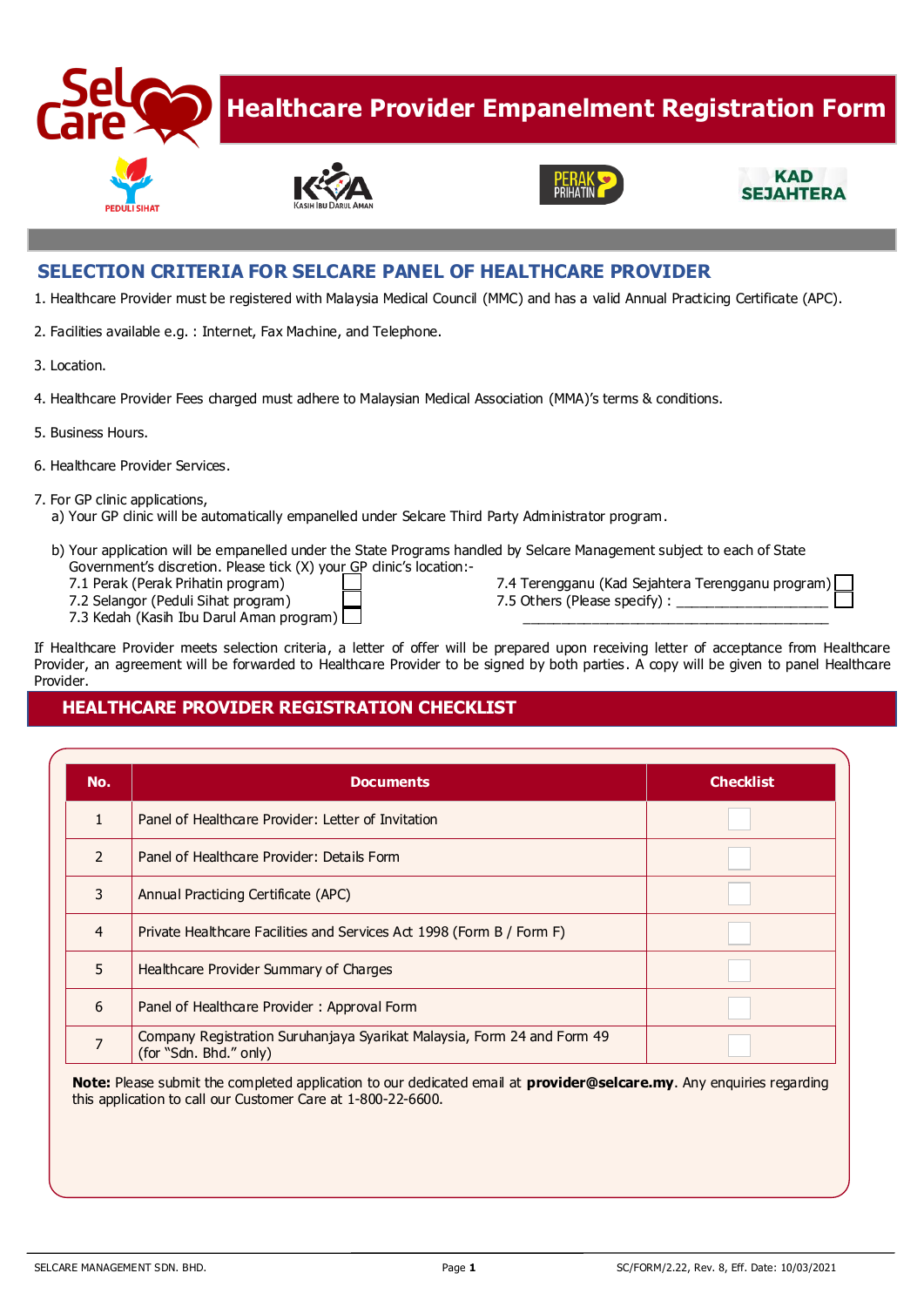

## **Panel of Healthcare Provider - Letter of Invitation (LOI)**

| To                                                                                                                                                                             | <b>SELCARE Management Sdn Bhd</b>                                                                                                                                                                                                                                                                                                                                        |                                              |                                             |                 |        |
|--------------------------------------------------------------------------------------------------------------------------------------------------------------------------------|--------------------------------------------------------------------------------------------------------------------------------------------------------------------------------------------------------------------------------------------------------------------------------------------------------------------------------------------------------------------------|----------------------------------------------|---------------------------------------------|-----------------|--------|
| Tel. No.                                                                                                                                                                       | 1-800-22-6600                                                                                                                                                                                                                                                                                                                                                            |                                              |                                             |                 |        |
| Fax No.                                                                                                                                                                        | 03-5525 6900                                                                                                                                                                                                                                                                                                                                                             |                                              |                                             |                 |        |
| Attention                                                                                                                                                                      | <b>Provider Management Department</b>                                                                                                                                                                                                                                                                                                                                    |                                              |                                             |                 |        |
| Hospital                                                                                                                                                                       | REPLY OF INVITATION / APPLICATION TO JOIN SELCARE A PANEL GP CLINIC<br><b>General Practitioner</b>                                                                                                                                                                                                                                                                       | Dental                                       | <b>Dialysis</b>                             | Pharmacy Centre | Others |
|                                                                                                                                                                                |                                                                                                                                                                                                                                                                                                                                                                          |                                              |                                             |                 |        |
| Please tick either one.<br><b>Healthcare Provider</b><br>Name<br>Doctor-in-charge<br>Staff-in-charge<br>MyKad / I.C No.<br>Membership /<br>Valid Practising No.<br>Contact No. | YES. I would like to be a panel service provider of SELCARE Management Sdn. Bhd. I am pleased to forward to<br>you a quotation of our charges. Please forward to me a copy of the Letter of Appointment of which I shall<br>return to SELCARE Management Sdn. Bhd. signing.<br>NO. I am not interested in being a panel service provider of SELCARE Management Sdn. Bhd. |                                              | <b>Healthcare</b><br>Provider Stamp<br>Date |                 |        |
| Please tick where appropriate                                                                                                                                                  |                                                                                                                                                                                                                                                                                                                                                                          |                                              |                                             |                 |        |
|                                                                                                                                                                                | Do you have internet connection for your PC?                                                                                                                                                                                                                                                                                                                             | Yes                                          | <b>No</b>                                   |                 |        |
| Do you have a fax machine at your Healthcare<br>Provider?                                                                                                                      |                                                                                                                                                                                                                                                                                                                                                                          | Yes<br><b>No</b>                             | Fax No.                                     |                 |        |
| Where do you station your computer terminal?                                                                                                                                   |                                                                                                                                                                                                                                                                                                                                                                          | <b>Registration Counter</b><br>Doctor's Room |                                             |                 |        |
| Your computer system network?                                                                                                                                                  |                                                                                                                                                                                                                                                                                                                                                                          | <b>Stand Alone</b><br>Sharing / Networking   |                                             |                 |        |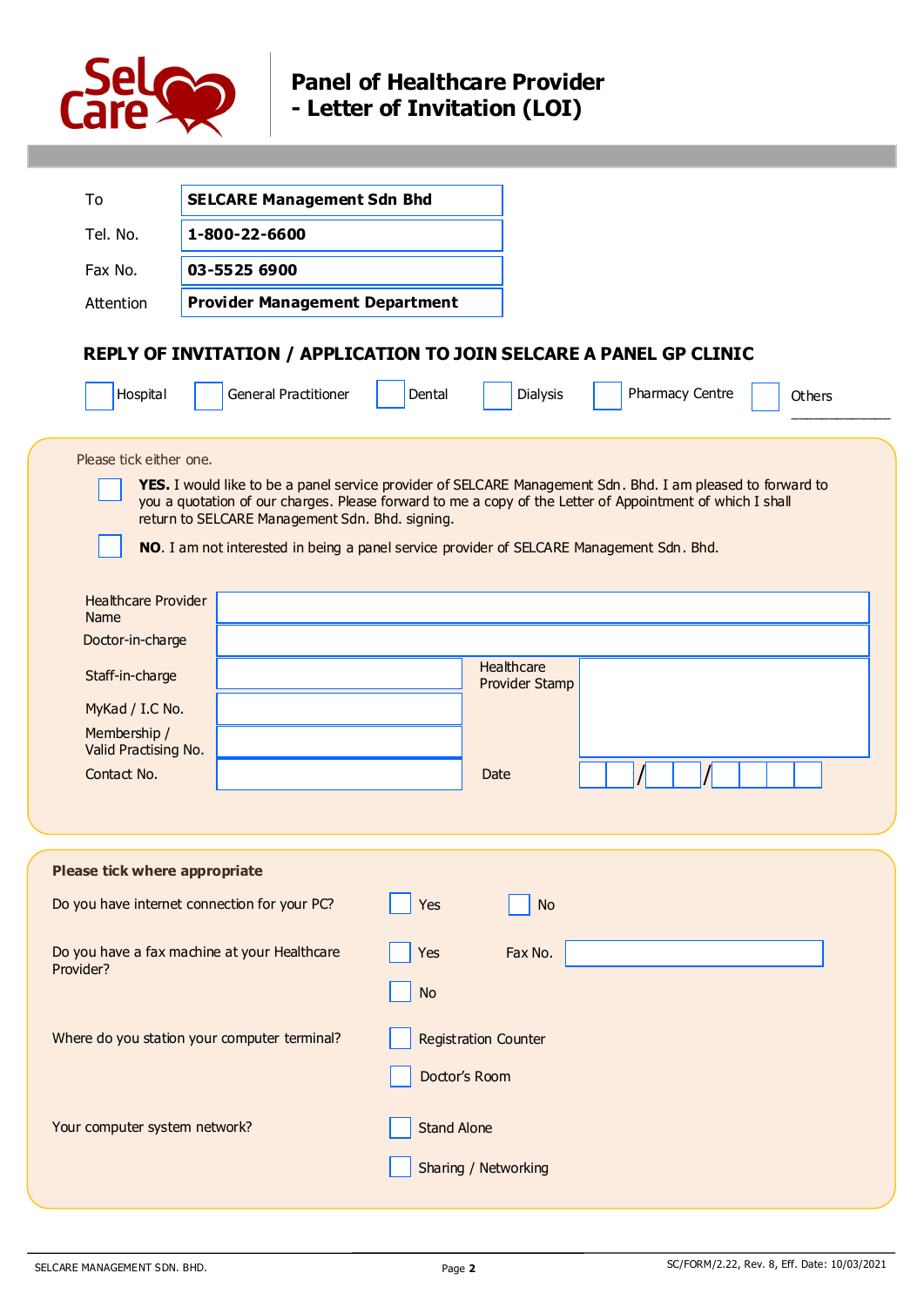

## **Panel of Healthcare Provider - Details Form**

| To<br>Tel. No.<br>Fax No.<br>Attention                                                                                                              | <b>SELCARE Management Sdn. Bhd.</b><br>1-800-22-6600<br>03-5525 6900<br><b>Provider Management Department</b>                                          |
|-----------------------------------------------------------------------------------------------------------------------------------------------------|--------------------------------------------------------------------------------------------------------------------------------------------------------|
| Dewan Undangan Negeri/<br><b>State Constituency</b><br><b>Healthcare Provider</b><br>Name <sup>*</sup><br>Party to be Named in<br>Service Agreement | *(Healthcare Provider Name / Company Name - please provide us "Form 49" if registered<br>as "Sdn. Bhd.")                                               |
| Group of (if any)                                                                                                                                   |                                                                                                                                                        |
| Address                                                                                                                                             |                                                                                                                                                        |
| Postcode                                                                                                                                            | City / Town                                                                                                                                            |
| <b>Healthcare Provider</b><br>Coordinates<br><b>Healthcare Provider</b><br><b>Hours</b>                                                             | Latitude<br>Longitude<br>24 Hours a day<br>Others. Please specify below:<br>i) Monday to Friday. Time<br>ii) Saturday.<br>Time<br>iii) Sunday.<br>Time |
| Tel. No.                                                                                                                                            | Fax No.                                                                                                                                                |
| Email                                                                                                                                               |                                                                                                                                                        |
| <b>Bank Details</b>                                                                                                                                 | Payee Name                                                                                                                                             |
|                                                                                                                                                     | Payee Bank                                                                                                                                             |
|                                                                                                                                                     | Payee Bank Account No.                                                                                                                                 |
|                                                                                                                                                     | Payee NRIC (if individual)                                                                                                                             |
|                                                                                                                                                     | Payee Business Registration No. (BRN)<br>(if sole Proprietor / Partnership)                                                                            |
|                                                                                                                                                     | Payee Company No. (if Company)                                                                                                                         |

#### **Important note:** Please attach the latest copy of "Perakuan Amalan Tahunan" (Annual Practicing Certificate).

| Signature | Healthcare<br>Provider Stamp |
|-----------|------------------------------|
| Name      |                              |
| Date      |                              |